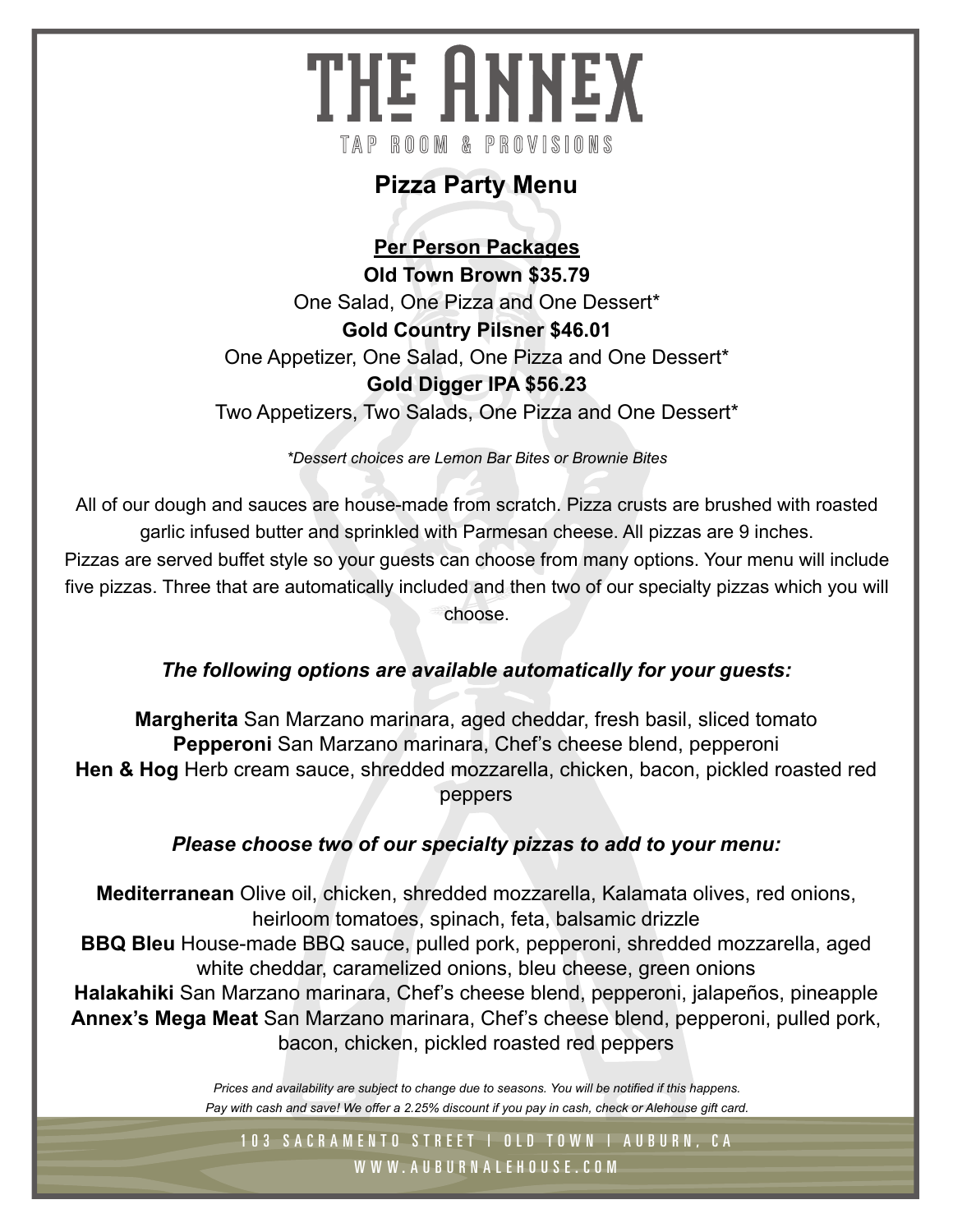# THE ANNEX TAP ROOM & PROVISIONS

## **Additional Items Available To Add**

*This is how you can build on a package if you wish to add to the menu without going up to the next package.*

#### **Starters (serve 4 per order)**

Annex Brussel Sprouts 13.30 Artichoke Dip 13.30 Pizza Knots 11.25 Charcuterie Platter *Market Price* (serves 6) Veggie Platter *Market Price* (serves 6)

**Salads (serves 12)**

House 57.26 Caesar 57.26

### **Dessert (Serves 24)**

Peach Cobbler with Vanilla Ice Cream Lemon Bar Bites 32.72 Brownie Bites 32.72

*Interested in a sheet cake? We would be happy to talk about options!* 

*Prices and availability are subject to change due to seasons. You will be notified if this happens. Pay with cash and save! We offer a 2.25% discount if you pay in cash, check or Alehouse gift card.*

103 SACRAMENTO STREET | OLD TOWN | AUBURN, CA W W W. AU B U R N A L E H O U S E . C O M